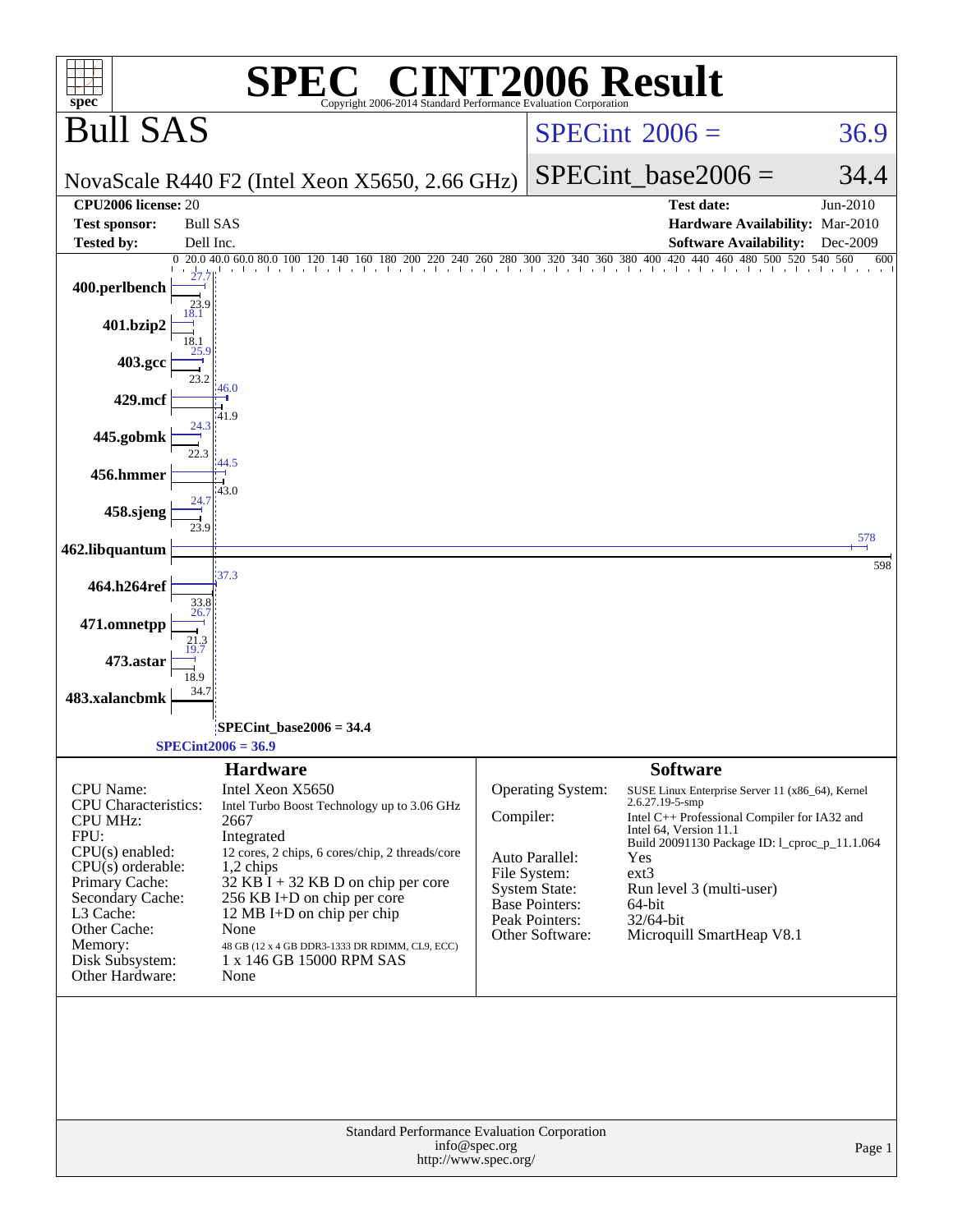

# **[SPEC CINT2006 Result](http://www.spec.org/auto/cpu2006/Docs/result-fields.html#SPECCINT2006Result)**

# Bull SAS

### $SPECint2006 = 36.9$  $SPECint2006 = 36.9$

NovaScale R440 F2 (Intel Xeon X5650, 2.66 GHz)

SPECint base2006 =  $34.4$ 

**[CPU2006 license:](http://www.spec.org/auto/cpu2006/Docs/result-fields.html#CPU2006license)** 20 **[Test date:](http://www.spec.org/auto/cpu2006/Docs/result-fields.html#Testdate)** Jun-2010

**[Test sponsor:](http://www.spec.org/auto/cpu2006/Docs/result-fields.html#Testsponsor)** Bull SAS **[Hardware Availability:](http://www.spec.org/auto/cpu2006/Docs/result-fields.html#HardwareAvailability)** Mar-2010 **[Tested by:](http://www.spec.org/auto/cpu2006/Docs/result-fields.html#Testedby)** Dell Inc. **[Software Availability:](http://www.spec.org/auto/cpu2006/Docs/result-fields.html#SoftwareAvailability)** Dec-2009

### **[Results Table](http://www.spec.org/auto/cpu2006/Docs/result-fields.html#ResultsTable)**

|                    |                |              | <b>Base</b>    |       |                |            |                |              | <b>Peak</b>    |              |                |              |
|--------------------|----------------|--------------|----------------|-------|----------------|------------|----------------|--------------|----------------|--------------|----------------|--------------|
| <b>Benchmark</b>   | <b>Seconds</b> | <b>Ratio</b> | <b>Seconds</b> | Ratio | <b>Seconds</b> | Ratio      | <b>Seconds</b> | <b>Ratio</b> | <b>Seconds</b> | <b>Ratio</b> | <b>Seconds</b> | <b>Ratio</b> |
| 400.perlbench      | 410            | 23.9         | 410            | 23.9  | 409            | 23.9       | 353            | 27.7         | 353            | 27.7         | 352            | 27.8         |
| 401.bzip2          | 533            | 18.1         | 533            | 18.1  | 533            | 18.1       | 533            | 18.1         | 532            | 18.1         | 533            | <u>18.1</u>  |
| $403.\mathrm{gcc}$ | 347            | 23.2         | 347            | 23.2  | 347            | 23.2       | 311            | 25.9         | 311            | 25.9         | 310            | 25.9         |
| $429$ .mcf         | 217            | 42.0         | 221            | 41.3  | 218            | 41.9       | 195            | 46.8         | <u>198</u>     | <b>46.0</b>  | 201            | 45.3         |
| $445$ .gobmk       | 470            | 22.3         | 469            | 22.4  | 470            | 22.3       | 431            | 24.3         | 431            | 24.3         | 432            | 24.3         |
| $456.$ hmmer       | 216            | 43.2         | 217            | 43.0  | 217            | 43.0       | 210            | 44.5         | 210            | 44.5         | 210            | 44.5         |
| $458$ .sjeng       | 507            | 23.9         | 507            | 23.9  | 507            | 23.9       | 488            | 24.8         | <u>489</u>     | 24.7         | 491            | 24.6         |
| 462.libquantum     | 34.6           | 598          | 34.6           | 598   | 34.6           | <u>598</u> | 35.8           | 578          | 36.6           | 566          | 35.8           | 578          |
| 464.h264ref        | 655            | 33.8         | 651            | 34.0  | 658            | 33.6       | 594            | 37.3         | 593            | 37.3         | 593            | 37.3         |
| 471.omnetpp        | 296            | 21.1         | 293            | 21.3  | 289            | 21.6       | 234            | 26.7         | 235            | 26.6         | 233            | 26.9         |
| 473.astar          | 373            | 18.8         | 371            | 18.9  | 371            | 18.9       | 357            | 19.7         | 358            | 19.6         | 357            | <u>19.7</u>  |
| 483.xalancbmk      | 200            | 34.6         | 199            | 34.7  | 198            | 34.8       | 200            | 34.6         | <u> 199</u>    | 34.7         | 198            | 34.8         |

Results appear in the [order in which they were run.](http://www.spec.org/auto/cpu2006/Docs/result-fields.html#RunOrder) Bold underlined text [indicates a median measurement.](http://www.spec.org/auto/cpu2006/Docs/result-fields.html#Median)

### **[Operating System Notes](http://www.spec.org/auto/cpu2006/Docs/result-fields.html#OperatingSystemNotes)**

'ulimit -s unlimited' was used to set the stacksize to unlimited prior to run

### **[Platform Notes](http://www.spec.org/auto/cpu2006/Docs/result-fields.html#PlatformNotes)**

 BIOS Settings: Power Management = Maximum Performance (Default = Active Power Controller) Data Reuse = Disabled (Default = Enabled)

### **[General Notes](http://www.spec.org/auto/cpu2006/Docs/result-fields.html#GeneralNotes)**

 Binaries were compiled on SLES 10 with Binutils 2.18.50.0.7.20080502 OMP\_NUM\_THREADS set to number of cores KMP\_AFFINITY set to granularity=fine,scatter The Dell PowerEdge R610 and the Bull NovaScale R440 F2 models are electronically equivalent. The results have been measured on a Dell PowerEdge R610 model.

## **[Base Compiler Invocation](http://www.spec.org/auto/cpu2006/Docs/result-fields.html#BaseCompilerInvocation)**

[C benchmarks](http://www.spec.org/auto/cpu2006/Docs/result-fields.html#Cbenchmarks): [icc -m64](http://www.spec.org/cpu2006/results/res2010q3/cpu2006-20100706-12234.flags.html#user_CCbase_intel_icc_64bit_f346026e86af2a669e726fe758c88044)

[C++ benchmarks:](http://www.spec.org/auto/cpu2006/Docs/result-fields.html#CXXbenchmarks) [icpc -m64](http://www.spec.org/cpu2006/results/res2010q3/cpu2006-20100706-12234.flags.html#user_CXXbase_intel_icpc_64bit_fc66a5337ce925472a5c54ad6a0de310)

> Standard Performance Evaluation Corporation [info@spec.org](mailto:info@spec.org) <http://www.spec.org/>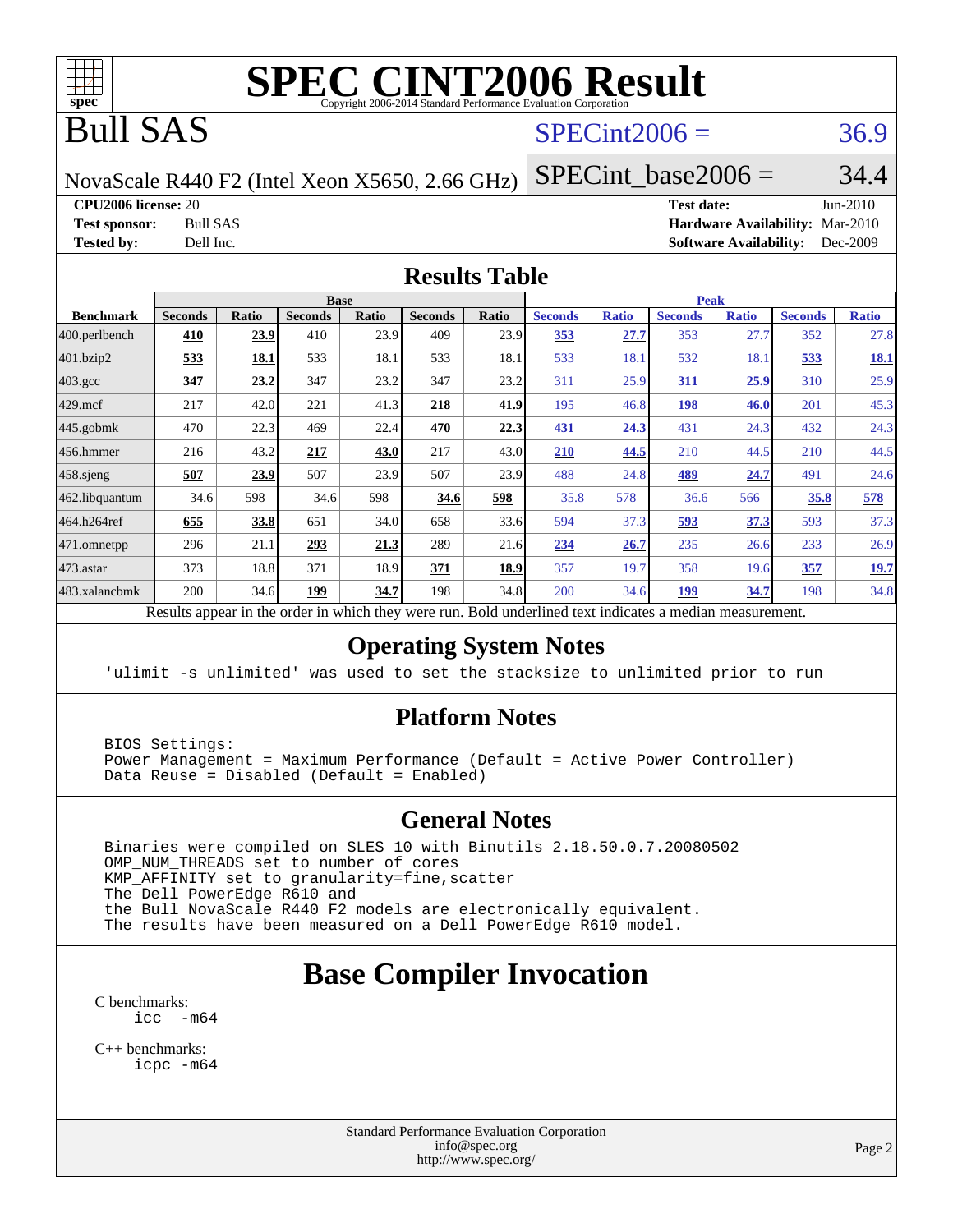

# **[SPEC CINT2006 Result](http://www.spec.org/auto/cpu2006/Docs/result-fields.html#SPECCINT2006Result)**

Bull SAS

 $SPECint2006 = 36.9$  $SPECint2006 = 36.9$ 

NovaScale R440 F2 (Intel Xeon X5650, 2.66 GHz)

SPECint base2006 =  $34.4$ 

**[CPU2006 license:](http://www.spec.org/auto/cpu2006/Docs/result-fields.html#CPU2006license)** 20 **[Test date:](http://www.spec.org/auto/cpu2006/Docs/result-fields.html#Testdate)** Jun-2010 **[Test sponsor:](http://www.spec.org/auto/cpu2006/Docs/result-fields.html#Testsponsor)** Bull SAS **[Hardware Availability:](http://www.spec.org/auto/cpu2006/Docs/result-fields.html#HardwareAvailability)** Mar-2010 **[Tested by:](http://www.spec.org/auto/cpu2006/Docs/result-fields.html#Testedby)** Dell Inc. **[Software Availability:](http://www.spec.org/auto/cpu2006/Docs/result-fields.html#SoftwareAvailability)** Dec-2009

### **[Base Portability Flags](http://www.spec.org/auto/cpu2006/Docs/result-fields.html#BasePortabilityFlags)**

 400.perlbench: [-DSPEC\\_CPU\\_LP64](http://www.spec.org/cpu2006/results/res2010q3/cpu2006-20100706-12234.flags.html#b400.perlbench_basePORTABILITY_DSPEC_CPU_LP64) [-DSPEC\\_CPU\\_LINUX\\_X64](http://www.spec.org/cpu2006/results/res2010q3/cpu2006-20100706-12234.flags.html#b400.perlbench_baseCPORTABILITY_DSPEC_CPU_LINUX_X64) 401.bzip2: [-DSPEC\\_CPU\\_LP64](http://www.spec.org/cpu2006/results/res2010q3/cpu2006-20100706-12234.flags.html#suite_basePORTABILITY401_bzip2_DSPEC_CPU_LP64) 403.gcc: [-DSPEC\\_CPU\\_LP64](http://www.spec.org/cpu2006/results/res2010q3/cpu2006-20100706-12234.flags.html#suite_basePORTABILITY403_gcc_DSPEC_CPU_LP64) 429.mcf: [-DSPEC\\_CPU\\_LP64](http://www.spec.org/cpu2006/results/res2010q3/cpu2006-20100706-12234.flags.html#suite_basePORTABILITY429_mcf_DSPEC_CPU_LP64) 445.gobmk: [-DSPEC\\_CPU\\_LP64](http://www.spec.org/cpu2006/results/res2010q3/cpu2006-20100706-12234.flags.html#suite_basePORTABILITY445_gobmk_DSPEC_CPU_LP64) 456.hmmer: [-DSPEC\\_CPU\\_LP64](http://www.spec.org/cpu2006/results/res2010q3/cpu2006-20100706-12234.flags.html#suite_basePORTABILITY456_hmmer_DSPEC_CPU_LP64) 458.sjeng: [-DSPEC\\_CPU\\_LP64](http://www.spec.org/cpu2006/results/res2010q3/cpu2006-20100706-12234.flags.html#suite_basePORTABILITY458_sjeng_DSPEC_CPU_LP64) 462.libquantum: [-DSPEC\\_CPU\\_LP64](http://www.spec.org/cpu2006/results/res2010q3/cpu2006-20100706-12234.flags.html#suite_basePORTABILITY462_libquantum_DSPEC_CPU_LP64) [-DSPEC\\_CPU\\_LINUX](http://www.spec.org/cpu2006/results/res2010q3/cpu2006-20100706-12234.flags.html#b462.libquantum_baseCPORTABILITY_DSPEC_CPU_LINUX) 464.h264ref: [-DSPEC\\_CPU\\_LP64](http://www.spec.org/cpu2006/results/res2010q3/cpu2006-20100706-12234.flags.html#suite_basePORTABILITY464_h264ref_DSPEC_CPU_LP64) 471.omnetpp: [-DSPEC\\_CPU\\_LP64](http://www.spec.org/cpu2006/results/res2010q3/cpu2006-20100706-12234.flags.html#suite_basePORTABILITY471_omnetpp_DSPEC_CPU_LP64) 473.astar: [-DSPEC\\_CPU\\_LP64](http://www.spec.org/cpu2006/results/res2010q3/cpu2006-20100706-12234.flags.html#suite_basePORTABILITY473_astar_DSPEC_CPU_LP64) 483.xalancbmk: [-DSPEC\\_CPU\\_LP64](http://www.spec.org/cpu2006/results/res2010q3/cpu2006-20100706-12234.flags.html#suite_basePORTABILITY483_xalancbmk_DSPEC_CPU_LP64) [-DSPEC\\_CPU\\_LINUX](http://www.spec.org/cpu2006/results/res2010q3/cpu2006-20100706-12234.flags.html#b483.xalancbmk_baseCXXPORTABILITY_DSPEC_CPU_LINUX)

### **[Base Optimization Flags](http://www.spec.org/auto/cpu2006/Docs/result-fields.html#BaseOptimizationFlags)**

[C benchmarks](http://www.spec.org/auto/cpu2006/Docs/result-fields.html#Cbenchmarks):

[-xSSE4.2](http://www.spec.org/cpu2006/results/res2010q3/cpu2006-20100706-12234.flags.html#user_CCbase_f-xSSE42_f91528193cf0b216347adb8b939d4107) [-ipo](http://www.spec.org/cpu2006/results/res2010q3/cpu2006-20100706-12234.flags.html#user_CCbase_f-ipo) [-O3](http://www.spec.org/cpu2006/results/res2010q3/cpu2006-20100706-12234.flags.html#user_CCbase_f-O3) [-no-prec-div](http://www.spec.org/cpu2006/results/res2010q3/cpu2006-20100706-12234.flags.html#user_CCbase_f-no-prec-div) [-static](http://www.spec.org/cpu2006/results/res2010q3/cpu2006-20100706-12234.flags.html#user_CCbase_f-static) [-parallel](http://www.spec.org/cpu2006/results/res2010q3/cpu2006-20100706-12234.flags.html#user_CCbase_f-parallel) [-opt-prefetch](http://www.spec.org/cpu2006/results/res2010q3/cpu2006-20100706-12234.flags.html#user_CCbase_f-opt-prefetch)

[C++ benchmarks:](http://www.spec.org/auto/cpu2006/Docs/result-fields.html#CXXbenchmarks)

[-xSSE4.2](http://www.spec.org/cpu2006/results/res2010q3/cpu2006-20100706-12234.flags.html#user_CXXbase_f-xSSE42_f91528193cf0b216347adb8b939d4107) [-ipo](http://www.spec.org/cpu2006/results/res2010q3/cpu2006-20100706-12234.flags.html#user_CXXbase_f-ipo) [-O3](http://www.spec.org/cpu2006/results/res2010q3/cpu2006-20100706-12234.flags.html#user_CXXbase_f-O3) [-no-prec-div](http://www.spec.org/cpu2006/results/res2010q3/cpu2006-20100706-12234.flags.html#user_CXXbase_f-no-prec-div) [-opt-prefetch](http://www.spec.org/cpu2006/results/res2010q3/cpu2006-20100706-12234.flags.html#user_CXXbase_f-opt-prefetch) [-Wl,-z,muldefs](http://www.spec.org/cpu2006/results/res2010q3/cpu2006-20100706-12234.flags.html#user_CXXbase_link_force_multiple1_74079c344b956b9658436fd1b6dd3a8a) [-L/home/cmplr/usr3/alrahate/cpu2006.1.1.ic11.1/libic11.1-64bit -lsmartheap64](http://www.spec.org/cpu2006/results/res2010q3/cpu2006-20100706-12234.flags.html#user_CXXbase_SmartHeap64_e2306cda84805d1ab360117a79ff779c)

### **[Base Other Flags](http://www.spec.org/auto/cpu2006/Docs/result-fields.html#BaseOtherFlags)**

[C benchmarks](http://www.spec.org/auto/cpu2006/Docs/result-fields.html#Cbenchmarks):

403.gcc: [-Dalloca=\\_alloca](http://www.spec.org/cpu2006/results/res2010q3/cpu2006-20100706-12234.flags.html#b403.gcc_baseEXTRA_CFLAGS_Dalloca_be3056838c12de2578596ca5467af7f3)

## **[Peak Compiler Invocation](http://www.spec.org/auto/cpu2006/Docs/result-fields.html#PeakCompilerInvocation)**

[C benchmarks \(except as noted below\)](http://www.spec.org/auto/cpu2006/Docs/result-fields.html#Cbenchmarksexceptasnotedbelow):

icc  $-m64$ 

400.perlbench: [icc -m32](http://www.spec.org/cpu2006/results/res2010q3/cpu2006-20100706-12234.flags.html#user_peakCCLD400_perlbench_intel_icc_32bit_a6a621f8d50482236b970c6ac5f55f93)

429.mcf: [icc -m32](http://www.spec.org/cpu2006/results/res2010q3/cpu2006-20100706-12234.flags.html#user_peakCCLD429_mcf_intel_icc_32bit_a6a621f8d50482236b970c6ac5f55f93)

445.gobmk: [icc -m32](http://www.spec.org/cpu2006/results/res2010q3/cpu2006-20100706-12234.flags.html#user_peakCCLD445_gobmk_intel_icc_32bit_a6a621f8d50482236b970c6ac5f55f93)

464.h264ref: [icc -m32](http://www.spec.org/cpu2006/results/res2010q3/cpu2006-20100706-12234.flags.html#user_peakCCLD464_h264ref_intel_icc_32bit_a6a621f8d50482236b970c6ac5f55f93)

[C++ benchmarks \(except as noted below\):](http://www.spec.org/auto/cpu2006/Docs/result-fields.html#CXXbenchmarksexceptasnotedbelow) [icpc -m64](http://www.spec.org/cpu2006/results/res2010q3/cpu2006-20100706-12234.flags.html#user_CXXpeak_intel_icpc_64bit_fc66a5337ce925472a5c54ad6a0de310)

Continued on next page

Standard Performance Evaluation Corporation [info@spec.org](mailto:info@spec.org) <http://www.spec.org/>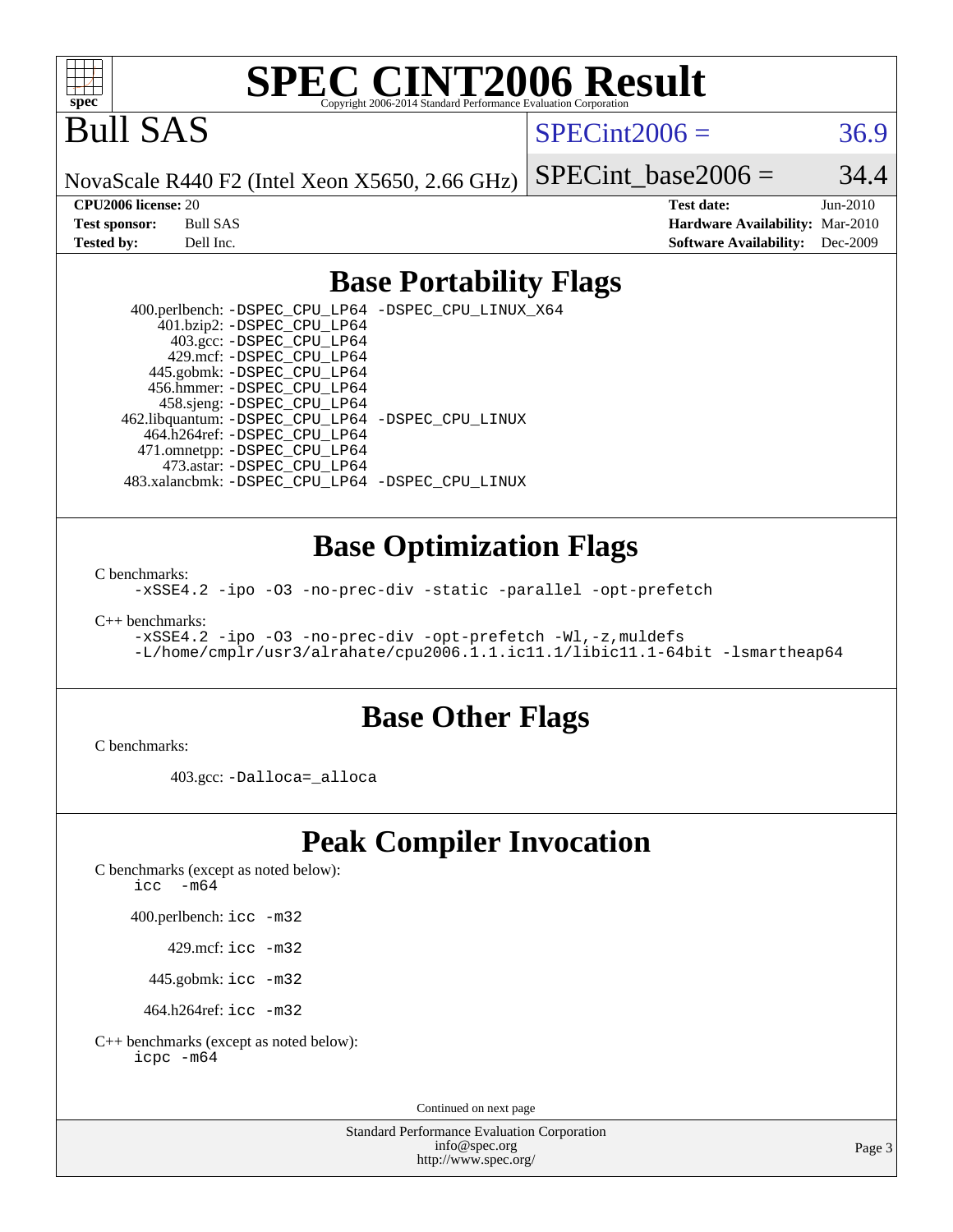

# **[SPEC CINT2006 Result](http://www.spec.org/auto/cpu2006/Docs/result-fields.html#SPECCINT2006Result)**

Bull SAS

 $SPECint2006 = 36.9$  $SPECint2006 = 36.9$ 

NovaScale R440 F2 (Intel Xeon X5650, 2.66 GHz)

SPECint base2006 =  $34.4$ 

**[CPU2006 license:](http://www.spec.org/auto/cpu2006/Docs/result-fields.html#CPU2006license)** 20 **[Test date:](http://www.spec.org/auto/cpu2006/Docs/result-fields.html#Testdate)** Jun-2010 **[Test sponsor:](http://www.spec.org/auto/cpu2006/Docs/result-fields.html#Testsponsor)** Bull SAS **[Hardware Availability:](http://www.spec.org/auto/cpu2006/Docs/result-fields.html#HardwareAvailability)** Mar-2010 **[Tested by:](http://www.spec.org/auto/cpu2006/Docs/result-fields.html#Testedby)** Dell Inc. **[Software Availability:](http://www.spec.org/auto/cpu2006/Docs/result-fields.html#SoftwareAvailability)** Dec-2009

# **[Peak Compiler Invocation \(Continued\)](http://www.spec.org/auto/cpu2006/Docs/result-fields.html#PeakCompilerInvocation)**

471.omnetpp: [icpc -m32](http://www.spec.org/cpu2006/results/res2010q3/cpu2006-20100706-12234.flags.html#user_peakCXXLD471_omnetpp_intel_icpc_32bit_4e5a5ef1a53fd332b3c49e69c3330699)

### **[Peak Portability Flags](http://www.spec.org/auto/cpu2006/Docs/result-fields.html#PeakPortabilityFlags)**

400.perlbench: [-DSPEC\\_CPU\\_LINUX\\_IA32](http://www.spec.org/cpu2006/results/res2010q3/cpu2006-20100706-12234.flags.html#b400.perlbench_peakCPORTABILITY_DSPEC_CPU_LINUX_IA32)

 401.bzip2: [-DSPEC\\_CPU\\_LP64](http://www.spec.org/cpu2006/results/res2010q3/cpu2006-20100706-12234.flags.html#suite_peakPORTABILITY401_bzip2_DSPEC_CPU_LP64) 403.gcc: [-DSPEC\\_CPU\\_LP64](http://www.spec.org/cpu2006/results/res2010q3/cpu2006-20100706-12234.flags.html#suite_peakPORTABILITY403_gcc_DSPEC_CPU_LP64) 456.hmmer: [-DSPEC\\_CPU\\_LP64](http://www.spec.org/cpu2006/results/res2010q3/cpu2006-20100706-12234.flags.html#suite_peakPORTABILITY456_hmmer_DSPEC_CPU_LP64) 458.sjeng: [-DSPEC\\_CPU\\_LP64](http://www.spec.org/cpu2006/results/res2010q3/cpu2006-20100706-12234.flags.html#suite_peakPORTABILITY458_sjeng_DSPEC_CPU_LP64) 462.libquantum: [-DSPEC\\_CPU\\_LP64](http://www.spec.org/cpu2006/results/res2010q3/cpu2006-20100706-12234.flags.html#suite_peakPORTABILITY462_libquantum_DSPEC_CPU_LP64) [-DSPEC\\_CPU\\_LINUX](http://www.spec.org/cpu2006/results/res2010q3/cpu2006-20100706-12234.flags.html#b462.libquantum_peakCPORTABILITY_DSPEC_CPU_LINUX) 473.astar: [-DSPEC\\_CPU\\_LP64](http://www.spec.org/cpu2006/results/res2010q3/cpu2006-20100706-12234.flags.html#suite_peakPORTABILITY473_astar_DSPEC_CPU_LP64) 483.xalancbmk: [-DSPEC\\_CPU\\_LP64](http://www.spec.org/cpu2006/results/res2010q3/cpu2006-20100706-12234.flags.html#suite_peakPORTABILITY483_xalancbmk_DSPEC_CPU_LP64) [-DSPEC\\_CPU\\_LINUX](http://www.spec.org/cpu2006/results/res2010q3/cpu2006-20100706-12234.flags.html#b483.xalancbmk_peakCXXPORTABILITY_DSPEC_CPU_LINUX)

## **[Peak Optimization Flags](http://www.spec.org/auto/cpu2006/Docs/result-fields.html#PeakOptimizationFlags)**

[C benchmarks](http://www.spec.org/auto/cpu2006/Docs/result-fields.html#Cbenchmarks):

 400.perlbench: [-xSSE4.2](http://www.spec.org/cpu2006/results/res2010q3/cpu2006-20100706-12234.flags.html#user_peakPASS2_CFLAGSPASS2_LDCFLAGS400_perlbench_f-xSSE42_f91528193cf0b216347adb8b939d4107)(pass 2) [-prof-gen](http://www.spec.org/cpu2006/results/res2010q3/cpu2006-20100706-12234.flags.html#user_peakPASS1_CFLAGSPASS1_LDCFLAGS400_perlbench_prof_gen_e43856698f6ca7b7e442dfd80e94a8fc)(pass 1) [-ipo](http://www.spec.org/cpu2006/results/res2010q3/cpu2006-20100706-12234.flags.html#user_peakPASS2_CFLAGSPASS2_LDCFLAGS400_perlbench_f-ipo)(pass 2) [-O3](http://www.spec.org/cpu2006/results/res2010q3/cpu2006-20100706-12234.flags.html#user_peakPASS2_CFLAGSPASS2_LDCFLAGS400_perlbench_f-O3)(pass 2) [-no-prec-div](http://www.spec.org/cpu2006/results/res2010q3/cpu2006-20100706-12234.flags.html#user_peakPASS2_CFLAGSPASS2_LDCFLAGS400_perlbench_f-no-prec-div)(pass 2) [-static](http://www.spec.org/cpu2006/results/res2010q3/cpu2006-20100706-12234.flags.html#user_peakPASS2_CFLAGSPASS2_LDCFLAGS400_perlbench_f-static)(pass 2) [-prof-use](http://www.spec.org/cpu2006/results/res2010q3/cpu2006-20100706-12234.flags.html#user_peakPASS2_CFLAGSPASS2_LDCFLAGS400_perlbench_prof_use_bccf7792157ff70d64e32fe3e1250b55)(pass 2) [-ansi-alias](http://www.spec.org/cpu2006/results/res2010q3/cpu2006-20100706-12234.flags.html#user_peakCOPTIMIZE400_perlbench_f-ansi-alias) [-opt-prefetch](http://www.spec.org/cpu2006/results/res2010q3/cpu2006-20100706-12234.flags.html#user_peakCOPTIMIZE400_perlbench_f-opt-prefetch) 401.bzip2: [-xSSE4.2](http://www.spec.org/cpu2006/results/res2010q3/cpu2006-20100706-12234.flags.html#user_peakPASS2_CFLAGSPASS2_LDCFLAGS401_bzip2_f-xSSE42_f91528193cf0b216347adb8b939d4107)(pass 2) [-prof-gen](http://www.spec.org/cpu2006/results/res2010q3/cpu2006-20100706-12234.flags.html#user_peakPASS1_CFLAGSPASS1_LDCFLAGS401_bzip2_prof_gen_e43856698f6ca7b7e442dfd80e94a8fc)(pass 1) [-ipo](http://www.spec.org/cpu2006/results/res2010q3/cpu2006-20100706-12234.flags.html#user_peakPASS2_CFLAGSPASS2_LDCFLAGS401_bzip2_f-ipo)(pass 2) [-O3](http://www.spec.org/cpu2006/results/res2010q3/cpu2006-20100706-12234.flags.html#user_peakPASS2_CFLAGSPASS2_LDCFLAGS401_bzip2_f-O3)(pass 2) [-no-prec-div](http://www.spec.org/cpu2006/results/res2010q3/cpu2006-20100706-12234.flags.html#user_peakCOPTIMIZEPASS2_CFLAGSPASS2_LDCFLAGS401_bzip2_f-no-prec-div) [-static](http://www.spec.org/cpu2006/results/res2010q3/cpu2006-20100706-12234.flags.html#user_peakPASS2_CFLAGSPASS2_LDCFLAGS401_bzip2_f-static)(pass 2) [-prof-use](http://www.spec.org/cpu2006/results/res2010q3/cpu2006-20100706-12234.flags.html#user_peakPASS2_CFLAGSPASS2_LDCFLAGS401_bzip2_prof_use_bccf7792157ff70d64e32fe3e1250b55)(pass 2) [-auto-ilp32](http://www.spec.org/cpu2006/results/res2010q3/cpu2006-20100706-12234.flags.html#user_peakCOPTIMIZE401_bzip2_f-auto-ilp32) [-opt-prefetch](http://www.spec.org/cpu2006/results/res2010q3/cpu2006-20100706-12234.flags.html#user_peakCOPTIMIZE401_bzip2_f-opt-prefetch) [-ansi-alias](http://www.spec.org/cpu2006/results/res2010q3/cpu2006-20100706-12234.flags.html#user_peakCOPTIMIZE401_bzip2_f-ansi-alias) 403.gcc: [-xSSE4.2](http://www.spec.org/cpu2006/results/res2010q3/cpu2006-20100706-12234.flags.html#user_peakCOPTIMIZE403_gcc_f-xSSE42_f91528193cf0b216347adb8b939d4107) [-ipo](http://www.spec.org/cpu2006/results/res2010q3/cpu2006-20100706-12234.flags.html#user_peakCOPTIMIZE403_gcc_f-ipo) [-O3](http://www.spec.org/cpu2006/results/res2010q3/cpu2006-20100706-12234.flags.html#user_peakCOPTIMIZE403_gcc_f-O3) [-no-prec-div](http://www.spec.org/cpu2006/results/res2010q3/cpu2006-20100706-12234.flags.html#user_peakCOPTIMIZE403_gcc_f-no-prec-div) [-static](http://www.spec.org/cpu2006/results/res2010q3/cpu2006-20100706-12234.flags.html#user_peakCOPTIMIZE403_gcc_f-static) [-inline-calloc](http://www.spec.org/cpu2006/results/res2010q3/cpu2006-20100706-12234.flags.html#user_peakCOPTIMIZE403_gcc_f-inline-calloc) [-opt-malloc-options=3](http://www.spec.org/cpu2006/results/res2010q3/cpu2006-20100706-12234.flags.html#user_peakCOPTIMIZE403_gcc_f-opt-malloc-options_13ab9b803cf986b4ee62f0a5998c2238) [-auto-ilp32](http://www.spec.org/cpu2006/results/res2010q3/cpu2006-20100706-12234.flags.html#user_peakCOPTIMIZE403_gcc_f-auto-ilp32) 429.mcf: [-xSSE4.2](http://www.spec.org/cpu2006/results/res2010q3/cpu2006-20100706-12234.flags.html#user_peakCOPTIMIZE429_mcf_f-xSSE42_f91528193cf0b216347adb8b939d4107) [-ipo](http://www.spec.org/cpu2006/results/res2010q3/cpu2006-20100706-12234.flags.html#user_peakCOPTIMIZE429_mcf_f-ipo) [-O3](http://www.spec.org/cpu2006/results/res2010q3/cpu2006-20100706-12234.flags.html#user_peakCOPTIMIZE429_mcf_f-O3) [-no-prec-div](http://www.spec.org/cpu2006/results/res2010q3/cpu2006-20100706-12234.flags.html#user_peakCOPTIMIZE429_mcf_f-no-prec-div) [-static](http://www.spec.org/cpu2006/results/res2010q3/cpu2006-20100706-12234.flags.html#user_peakCOPTIMIZE429_mcf_f-static) [-opt-prefetch](http://www.spec.org/cpu2006/results/res2010q3/cpu2006-20100706-12234.flags.html#user_peakCOPTIMIZE429_mcf_f-opt-prefetch) 445.gobmk: [-xSSE4.2](http://www.spec.org/cpu2006/results/res2010q3/cpu2006-20100706-12234.flags.html#user_peakPASS2_CFLAGSPASS2_LDCFLAGS445_gobmk_f-xSSE42_f91528193cf0b216347adb8b939d4107)(pass 2) [-prof-gen](http://www.spec.org/cpu2006/results/res2010q3/cpu2006-20100706-12234.flags.html#user_peakPASS1_CFLAGSPASS1_LDCFLAGS445_gobmk_prof_gen_e43856698f6ca7b7e442dfd80e94a8fc)(pass 1) [-prof-use](http://www.spec.org/cpu2006/results/res2010q3/cpu2006-20100706-12234.flags.html#user_peakPASS2_CFLAGSPASS2_LDCFLAGS445_gobmk_prof_use_bccf7792157ff70d64e32fe3e1250b55)(pass 2) [-O2](http://www.spec.org/cpu2006/results/res2010q3/cpu2006-20100706-12234.flags.html#user_peakCOPTIMIZE445_gobmk_f-O2) [-ipo](http://www.spec.org/cpu2006/results/res2010q3/cpu2006-20100706-12234.flags.html#user_peakCOPTIMIZE445_gobmk_f-ipo) [-no-prec-div](http://www.spec.org/cpu2006/results/res2010q3/cpu2006-20100706-12234.flags.html#user_peakCOPTIMIZE445_gobmk_f-no-prec-div) [-ansi-alias](http://www.spec.org/cpu2006/results/res2010q3/cpu2006-20100706-12234.flags.html#user_peakCOPTIMIZE445_gobmk_f-ansi-alias) 456.hmmer: [-xSSE4.2](http://www.spec.org/cpu2006/results/res2010q3/cpu2006-20100706-12234.flags.html#user_peakCOPTIMIZE456_hmmer_f-xSSE42_f91528193cf0b216347adb8b939d4107) [-ipo](http://www.spec.org/cpu2006/results/res2010q3/cpu2006-20100706-12234.flags.html#user_peakCOPTIMIZE456_hmmer_f-ipo) [-O3](http://www.spec.org/cpu2006/results/res2010q3/cpu2006-20100706-12234.flags.html#user_peakCOPTIMIZE456_hmmer_f-O3) [-no-prec-div](http://www.spec.org/cpu2006/results/res2010q3/cpu2006-20100706-12234.flags.html#user_peakCOPTIMIZE456_hmmer_f-no-prec-div) [-static](http://www.spec.org/cpu2006/results/res2010q3/cpu2006-20100706-12234.flags.html#user_peakCOPTIMIZE456_hmmer_f-static) [-unroll2](http://www.spec.org/cpu2006/results/res2010q3/cpu2006-20100706-12234.flags.html#user_peakCOPTIMIZE456_hmmer_f-unroll_784dae83bebfb236979b41d2422d7ec2) [-ansi-alias](http://www.spec.org/cpu2006/results/res2010q3/cpu2006-20100706-12234.flags.html#user_peakCOPTIMIZE456_hmmer_f-ansi-alias) [-auto-ilp32](http://www.spec.org/cpu2006/results/res2010q3/cpu2006-20100706-12234.flags.html#user_peakCOPTIMIZE456_hmmer_f-auto-ilp32) 458.sjeng: [-xSSE4.2](http://www.spec.org/cpu2006/results/res2010q3/cpu2006-20100706-12234.flags.html#user_peakPASS2_CFLAGSPASS2_LDCFLAGS458_sjeng_f-xSSE42_f91528193cf0b216347adb8b939d4107)(pass 2) [-prof-gen](http://www.spec.org/cpu2006/results/res2010q3/cpu2006-20100706-12234.flags.html#user_peakPASS1_CFLAGSPASS1_LDCFLAGS458_sjeng_prof_gen_e43856698f6ca7b7e442dfd80e94a8fc)(pass 1) [-ipo](http://www.spec.org/cpu2006/results/res2010q3/cpu2006-20100706-12234.flags.html#user_peakPASS2_CFLAGSPASS2_LDCFLAGS458_sjeng_f-ipo)(pass 2) [-O3](http://www.spec.org/cpu2006/results/res2010q3/cpu2006-20100706-12234.flags.html#user_peakPASS2_CFLAGSPASS2_LDCFLAGS458_sjeng_f-O3)(pass 2) [-no-prec-div](http://www.spec.org/cpu2006/results/res2010q3/cpu2006-20100706-12234.flags.html#user_peakPASS2_CFLAGSPASS2_LDCFLAGS458_sjeng_f-no-prec-div)(pass 2) [-static](http://www.spec.org/cpu2006/results/res2010q3/cpu2006-20100706-12234.flags.html#user_peakPASS2_CFLAGSPASS2_LDCFLAGS458_sjeng_f-static)(pass 2) [-prof-use](http://www.spec.org/cpu2006/results/res2010q3/cpu2006-20100706-12234.flags.html#user_peakPASS2_CFLAGSPASS2_LDCFLAGS458_sjeng_prof_use_bccf7792157ff70d64e32fe3e1250b55)(pass 2) [-unroll4](http://www.spec.org/cpu2006/results/res2010q3/cpu2006-20100706-12234.flags.html#user_peakCOPTIMIZE458_sjeng_f-unroll_4e5e4ed65b7fd20bdcd365bec371b81f) 462.libquantum: [-xSSE4.2](http://www.spec.org/cpu2006/results/res2010q3/cpu2006-20100706-12234.flags.html#user_peakCOPTIMIZE462_libquantum_f-xSSE42_f91528193cf0b216347adb8b939d4107) [-ipo](http://www.spec.org/cpu2006/results/res2010q3/cpu2006-20100706-12234.flags.html#user_peakCOPTIMIZE462_libquantum_f-ipo) [-O3](http://www.spec.org/cpu2006/results/res2010q3/cpu2006-20100706-12234.flags.html#user_peakCOPTIMIZE462_libquantum_f-O3) [-no-prec-div](http://www.spec.org/cpu2006/results/res2010q3/cpu2006-20100706-12234.flags.html#user_peakCOPTIMIZE462_libquantum_f-no-prec-div) [-static](http://www.spec.org/cpu2006/results/res2010q3/cpu2006-20100706-12234.flags.html#user_peakCOPTIMIZE462_libquantum_f-static) [-parallel](http://www.spec.org/cpu2006/results/res2010q3/cpu2006-20100706-12234.flags.html#user_peakCOPTIMIZE462_libquantum_f-parallel) [-opt-prefetch](http://www.spec.org/cpu2006/results/res2010q3/cpu2006-20100706-12234.flags.html#user_peakCOPTIMIZE462_libquantum_f-opt-prefetch) [-par-schedule-static=32768](http://www.spec.org/cpu2006/results/res2010q3/cpu2006-20100706-12234.flags.html#user_peakCOPTIMIZE462_libquantum_f-par-schedule_9386bcd99ba64e99ee01d1aafefddd14) [-ansi-alias](http://www.spec.org/cpu2006/results/res2010q3/cpu2006-20100706-12234.flags.html#user_peakCOPTIMIZE462_libquantum_f-ansi-alias) 464.h264ref: [-xSSE4.2](http://www.spec.org/cpu2006/results/res2010q3/cpu2006-20100706-12234.flags.html#user_peakPASS2_CFLAGSPASS2_LDCFLAGS464_h264ref_f-xSSE42_f91528193cf0b216347adb8b939d4107)(pass 2) [-prof-gen](http://www.spec.org/cpu2006/results/res2010q3/cpu2006-20100706-12234.flags.html#user_peakPASS1_CFLAGSPASS1_LDCFLAGS464_h264ref_prof_gen_e43856698f6ca7b7e442dfd80e94a8fc)(pass 1) [-ipo](http://www.spec.org/cpu2006/results/res2010q3/cpu2006-20100706-12234.flags.html#user_peakPASS2_CFLAGSPASS2_LDCFLAGS464_h264ref_f-ipo)(pass 2) [-O3](http://www.spec.org/cpu2006/results/res2010q3/cpu2006-20100706-12234.flags.html#user_peakPASS2_CFLAGSPASS2_LDCFLAGS464_h264ref_f-O3)(pass 2) [-no-prec-div](http://www.spec.org/cpu2006/results/res2010q3/cpu2006-20100706-12234.flags.html#user_peakPASS2_CFLAGSPASS2_LDCFLAGS464_h264ref_f-no-prec-div)(pass 2) [-static](http://www.spec.org/cpu2006/results/res2010q3/cpu2006-20100706-12234.flags.html#user_peakPASS2_CFLAGSPASS2_LDCFLAGS464_h264ref_f-static)(pass 2) [-prof-use](http://www.spec.org/cpu2006/results/res2010q3/cpu2006-20100706-12234.flags.html#user_peakPASS2_CFLAGSPASS2_LDCFLAGS464_h264ref_prof_use_bccf7792157ff70d64e32fe3e1250b55)(pass 2) [-unroll2](http://www.spec.org/cpu2006/results/res2010q3/cpu2006-20100706-12234.flags.html#user_peakCOPTIMIZE464_h264ref_f-unroll_784dae83bebfb236979b41d2422d7ec2) [-ansi-alias](http://www.spec.org/cpu2006/results/res2010q3/cpu2006-20100706-12234.flags.html#user_peakCOPTIMIZE464_h264ref_f-ansi-alias)

Continued on next page

Standard Performance Evaluation Corporation [info@spec.org](mailto:info@spec.org) <http://www.spec.org/>